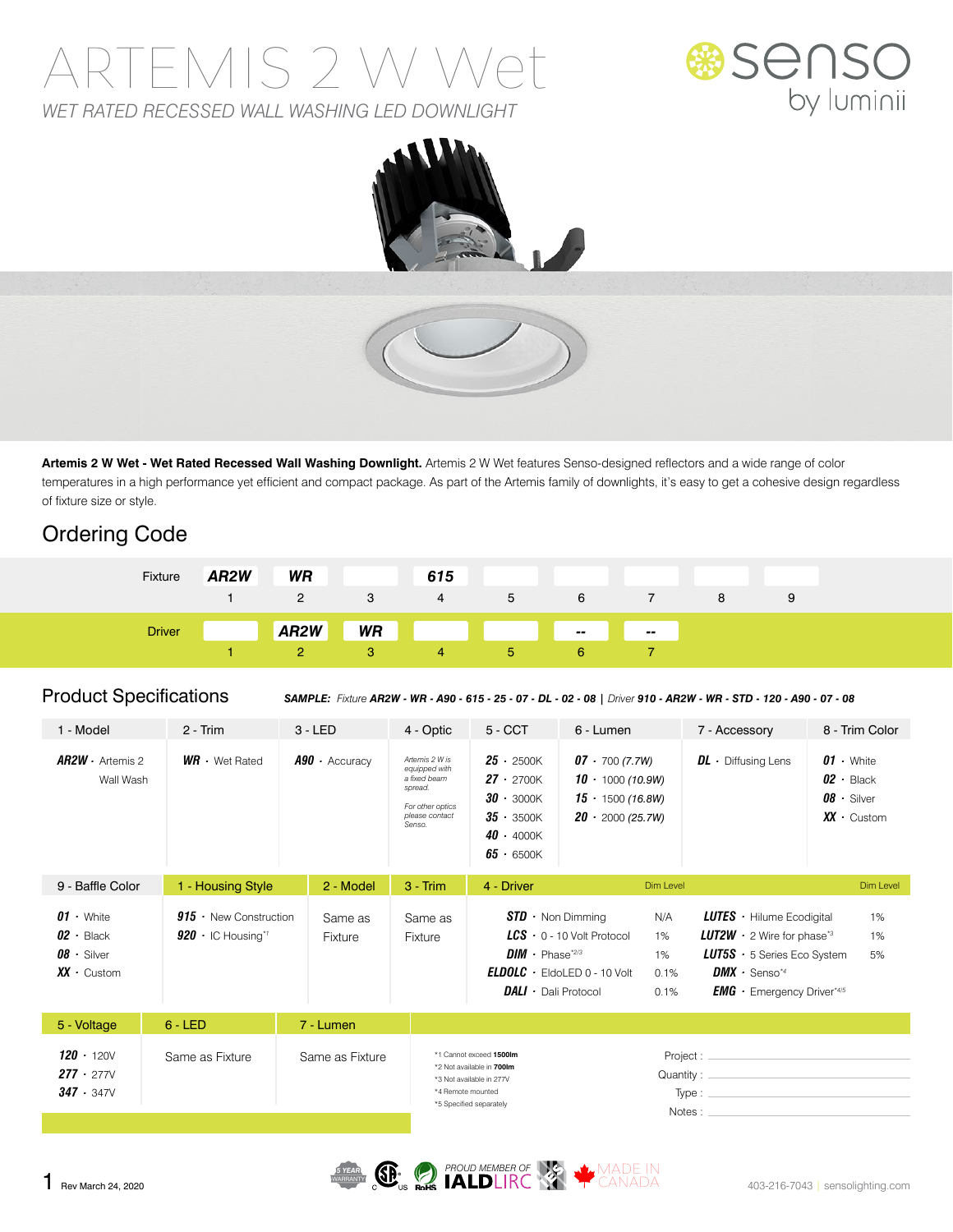# ARTEMIS 2 W Wet *WET RATED RECESSED WALL WASHING LED DOWNLIGHT*

# **Senso**<br>by luminii

*Ø3.6" [92mm]* **CUT-OUT**

#### Light Engine

**Color rendering (CRI):** 90 CRI & 50+ R9 Value

**Output:** up to 2000lm **High Efficacy:** up to 150 lumen/Watt **Color Options (CCT):** 2500K, 2700K, 3000K, 3500K, 4000K or 6500K **Color Consistency:** Range within a 3-MacAdam Ellipse

#### **Driver**

|                | <b>Dimming:</b> 1% dimming standard with 0.1% option |  |  |  |
|----------------|------------------------------------------------------|--|--|--|
| <b>Ripple:</b> | Industry leading Low ripple                          |  |  |  |
|                | <b>Efficiency:</b> Power Factor $>0.9$               |  |  |  |
|                | Efficiency over 85%                                  |  |  |  |
|                | Class 2 output for safety                            |  |  |  |
| Installation:  | Small Footprint allows retrofit installations        |  |  |  |

#### Installation

- For new and retrofit installations
- Simple connection between fixture and driver via quick connect
- Easy installation with spring loaded tabs
- 18° tilt angle

#### Construction / Finish

- Satin powder coated finish
- Custom finishes are available
- Cast Aluminum Trim
- Made in Canada

#### Dimension